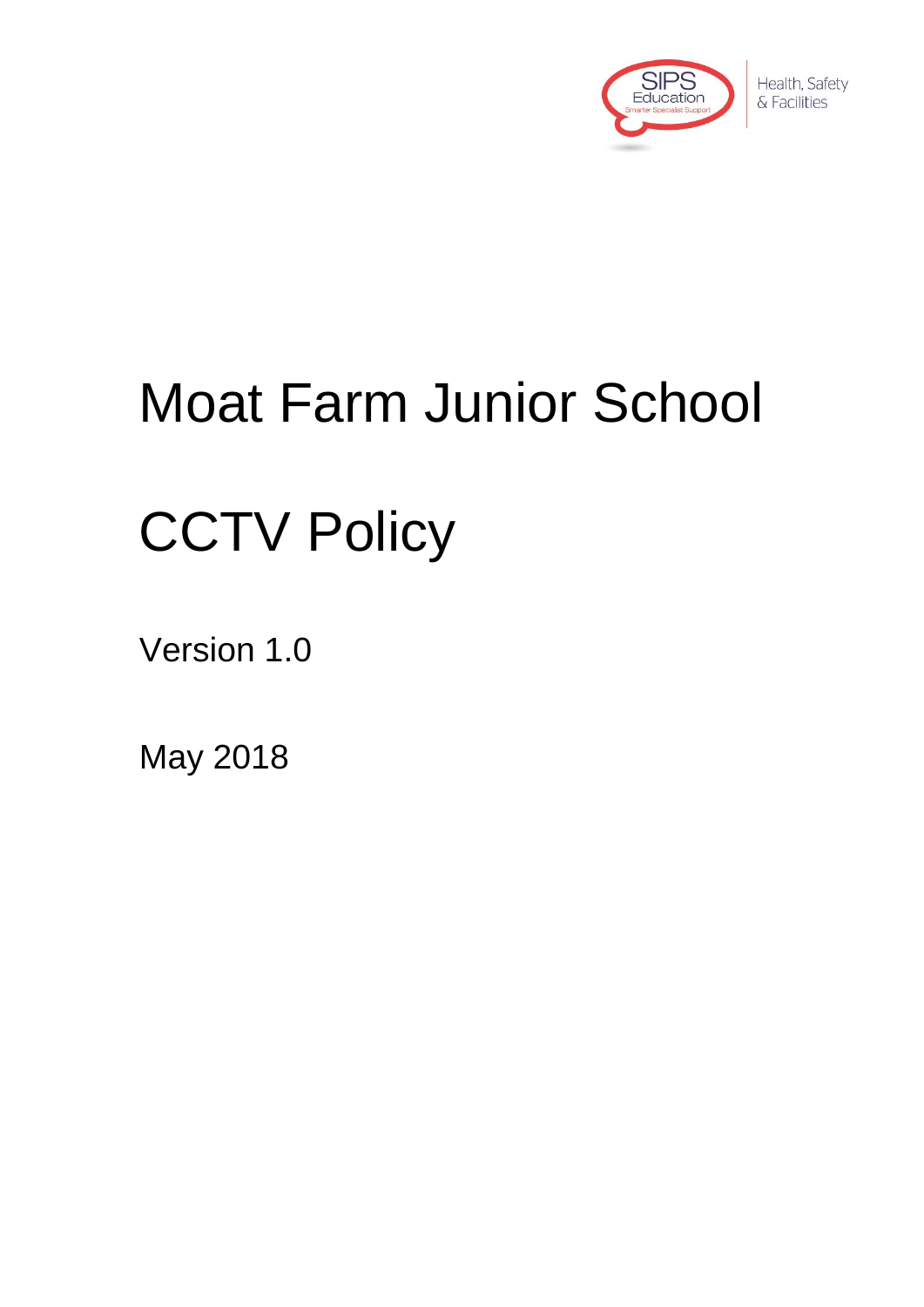### **Contents**

| 1. Introduction                                             | 3              |
|-------------------------------------------------------------|----------------|
| 2. Objectives of the CCTV Policy                            | 3              |
| 3. Statement of Intent                                      | 3              |
| 4. The Data Protection Principles                           | 4              |
| 5. Operational Control & Protocols                          | 4              |
| 6. Monitoring Procedure                                     | 5              |
| 7. Recorded Material Procedures                             | 6              |
| 8. Record Keeping / Incident Logs                           | $\overline{7}$ |
| 9. Retention of Data                                        | $\overline{7}$ |
| 10. Breaches of the Policy (including breaches of security) | $\overline{7}$ |
| 11. Assessment of the CCTV System                           | 8              |
| 12. Complaints                                              | 8              |
| 13. Access by the Data Subject                              | 8              |
| 14. Further Information                                     | 9              |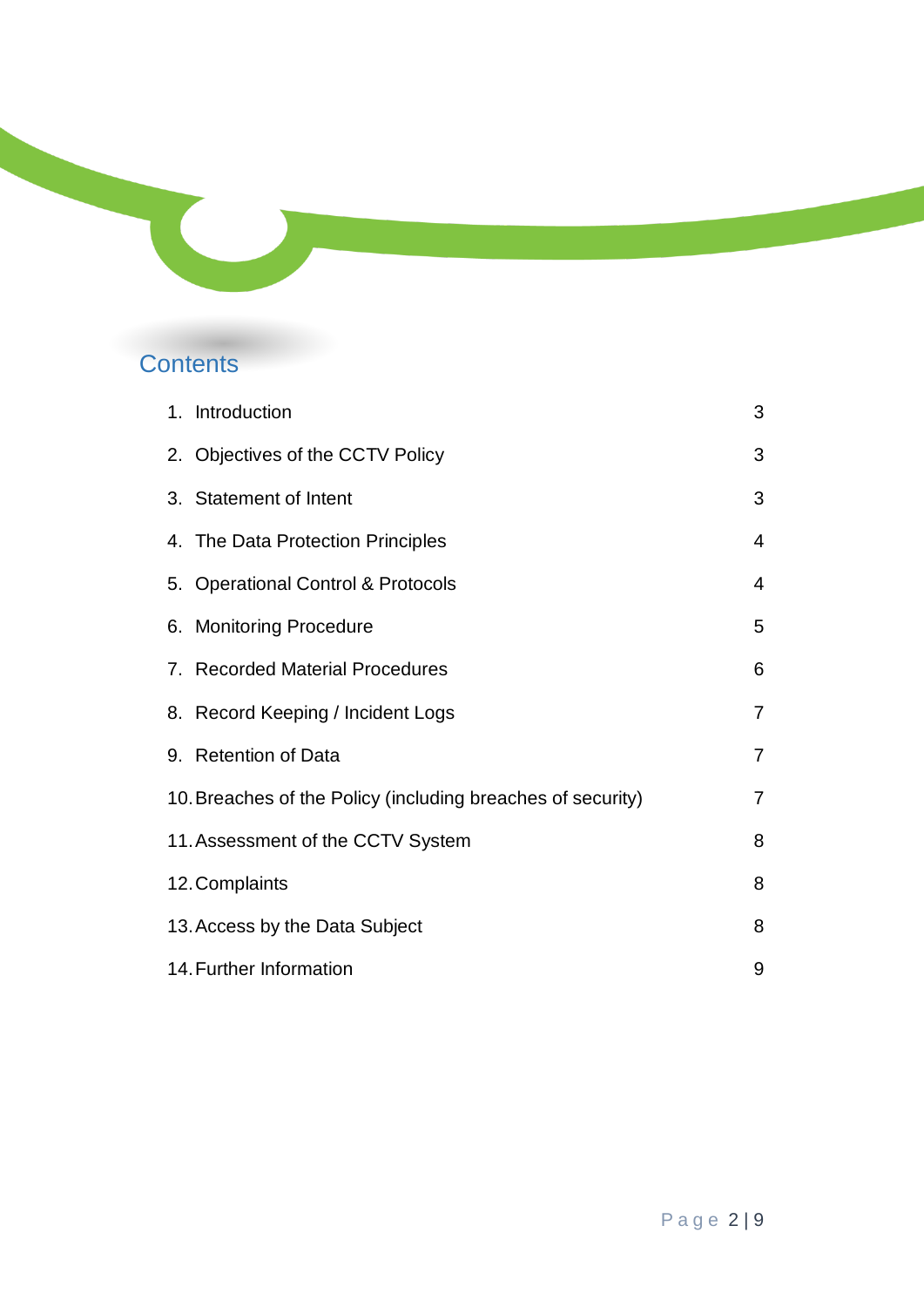# **1. Introduction**

- 1.1 The purpose of this Policy is to regulate the management, operation and use of the closed circuit television (CCTV) system at Moat Farm Junior School Trust*,* hereafter referred to as 'the School'.
	- 1.2 The CCTV system is owned by the school.
- 1.3 The system comprises of 20 cameras 12 Acti ACM 1231, 3 Acti E11, 1 Acti KCN5211-1 and 4 Acti ACN4200-4. Appended to this document is a plan of the building showing the location of all cameras, monitors and the system control centre within the school buildings and on the school site.
- 1.4 On a day to day basis, cameras are monitored by Richard Norton, Site Manager. Recorded images from any camera can only be accessed with express permission from the Head Teacher. The IT staff have access to the system to assist with technical issues only.
- 1.5 The systems will not be used for any other purpose than those set out in this document without prior consultation with the Head Teacher, and where appropriate, notification to staff.
- 1.6 This Policy has been drafted in compliance with the requirements of the General Data Protection Regulation.
- 1.7 The ongoing suitability of the School CCTV Policy will be reviewed annually by the School Governing Body.

#### **2. Objectives of the CCTV Policy**

This Policy covers the use of CCTV systems, which capture moving and still images of people who could be identified, for the following purposes;

- To protect School buildings, and their assets within
- To increase personal safety of those within, and visiting the school community
- To act as a deterrent for violent behaviour and damage to the school
- To support the Police in a bid to deter and detect crime
- To assist in identifying, apprehending and disciplining offenders

#### **3. Statement of Intent**

- 3.1 The School will treat the system and all information, documents and recordings obtained and used as data which are protected by the General Data Protection Regulation, and will be processed in accordance with the requirements of the regulation.
- 3.2 Cameras will be used to monitor activities within the car park, reception and the corridors to identify criminal activity occurring, anticipated or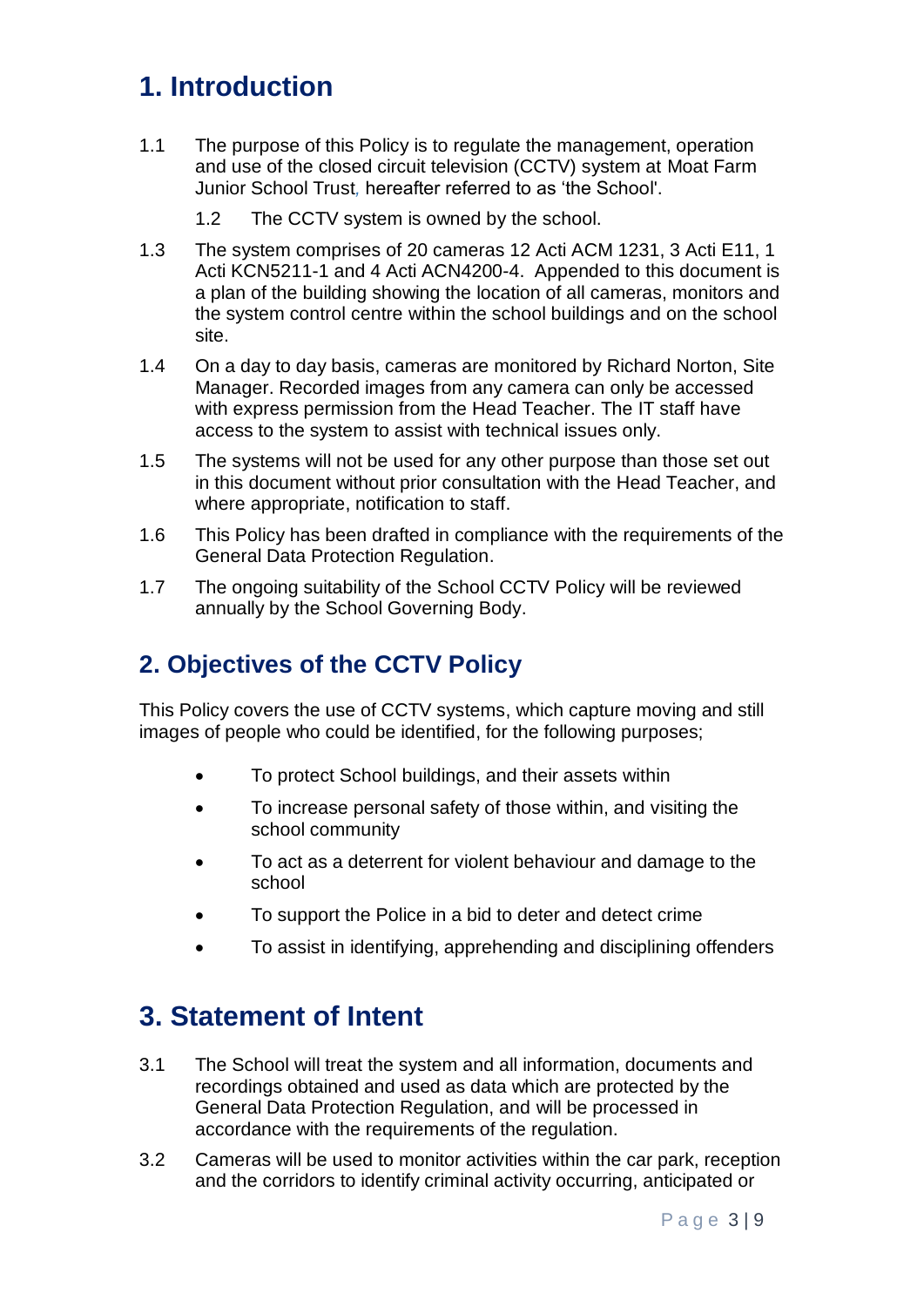perceived, and in order to ensure the safety and wellbeing of the School community.

- 3.3 The school will only operate overt surveillance, and will display signs in the areas of the school where this is in operation. Covert surveillance (i.e. which is intentionally not shared with the individuals being recorded) is not condoned by the school.
- 3.4 Warning signs, as required by the Code of Practice of the Information Commissioner, have been placed at all access routes to areas covered by the school CCTV.
- 3.5 The CCTV system will not be trained on individuals unless an immediate response to an incident is required.
- 3.6 The CCTV system will not be trained on private vehicles or property outside the perimeter of the school.

# **4. The Data Protection Principles**

- 4.1 Data collected from CCTV will be processed in accordance with the principles of the General Data Protection Regulation. As such, all data will be:
	- (a) Processed lawfully, fairly and in a transparent manner in relation to individuals
	- (b) Collected for specified, explicit and legitimate purposes and not further processed in a manner that is incompatible with those purposes.
	- (c) Adequate, relevant and limited to what is necessary in relation to the purpose(s) for which they are processed
	- (d) Accurate and where necessary, kept up to date
	- (e) Kept in a form which permits identification of data subjects for longer than is necessary for the purposes for which the data are processed
	- (f) Processed in a manner that ensures appropriate security of personal data, including protection against unauthorised or unlawful processing, and against accidental loss, destruction or damage, using appropriate technical and organisational measures.

#### **5. Operational Control & Protocols**

- 5.1 Access to the CCTV system, software and data, will be strictly limited to authorised operators and will be password protected.
- 5.2 The system will be managed by Richard Norton, Site Manager in accordance with the principles and objectives expressed in this Policy.
- 5.3 The day-to-day administration of the system will be the responsibility of Richard Norton, Site Manager during the day, out of hours and at weekends.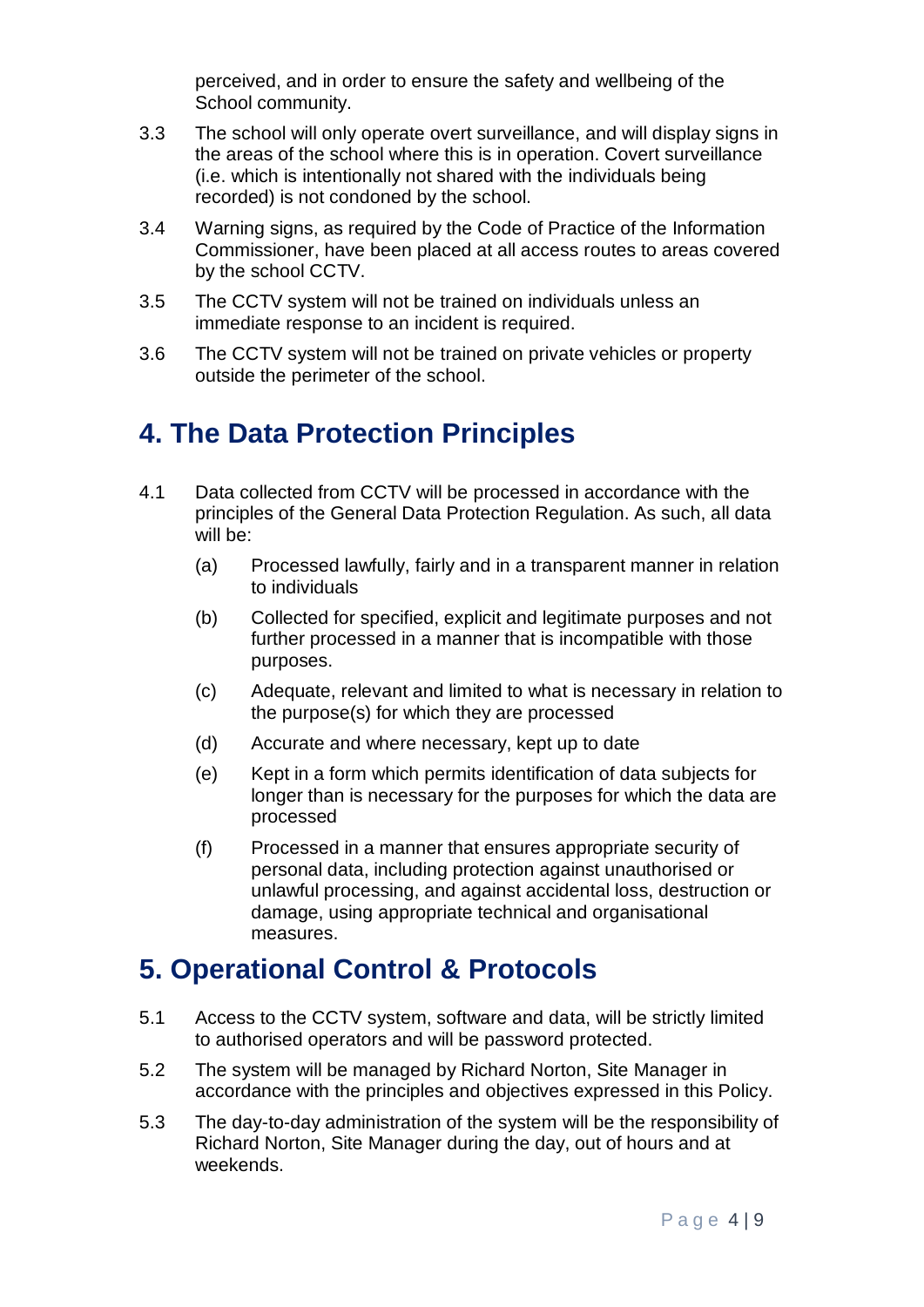- 5.4 The CCTV system will be operated continuously 24 hours a day 365 days a year. Footage is recorded for 30 days before it is recorded over.
- 5.5 The Site Manager will check and confirm the efficiency of the system daily and in particular, to confirm that the equipment is properly recording and that cameras are functional.
- 5.6 The ICT Manager will ensure that **all** staff involved with the operation of the CCTV system are properly trained and fully understand their roles and responsibilities in respect of data protection issues e.g.

the user's security policy (procedures to have access to recorded images;

the user's disclosure policy;

rights of individuals in relation to their recorded images.

Training records will be maintained accordingly.

- 5.7 Staff, visitors and others entering areas with CCTV viewing monitors will be subject to particular arrangement as outlined below.
- 5.8 Authorised staff must satisfy themselves over the identity of any other visitors and the purpose of their visit. Where any doubt exists, the CCTV monitors must be turned off.
- 5.9 If an emergency arises out of hours, permission must be obtained from The Head Teacher to view or process recorded material.
- 5.10 Other operational functions will include maintaining recorded materials and hard disc space, filing and maintaining occurrence and system maintenance logs.
- 5.11 Incidents involving the Emergency Services must be notified to the Head Teacher and Sips Education.

#### **6. Monitoring Procedures**

- 6.1 Camera surveillance may be maintained at all times.
- 6.2 Pictures will be continuously recorded.
- 6.3 No covert monitoring will be undertaken until the circumstances have been considered by, and written authorisation obtained from the Head Teacher.

### **7. Recorded Material Procedures**

7.1 In order to maintain and preserve the integrity of the recorded material used to record events from the CCTV system, and the facility to use them in any future proceedings, the following procedures for their use and retention **must** be strictly adhered to: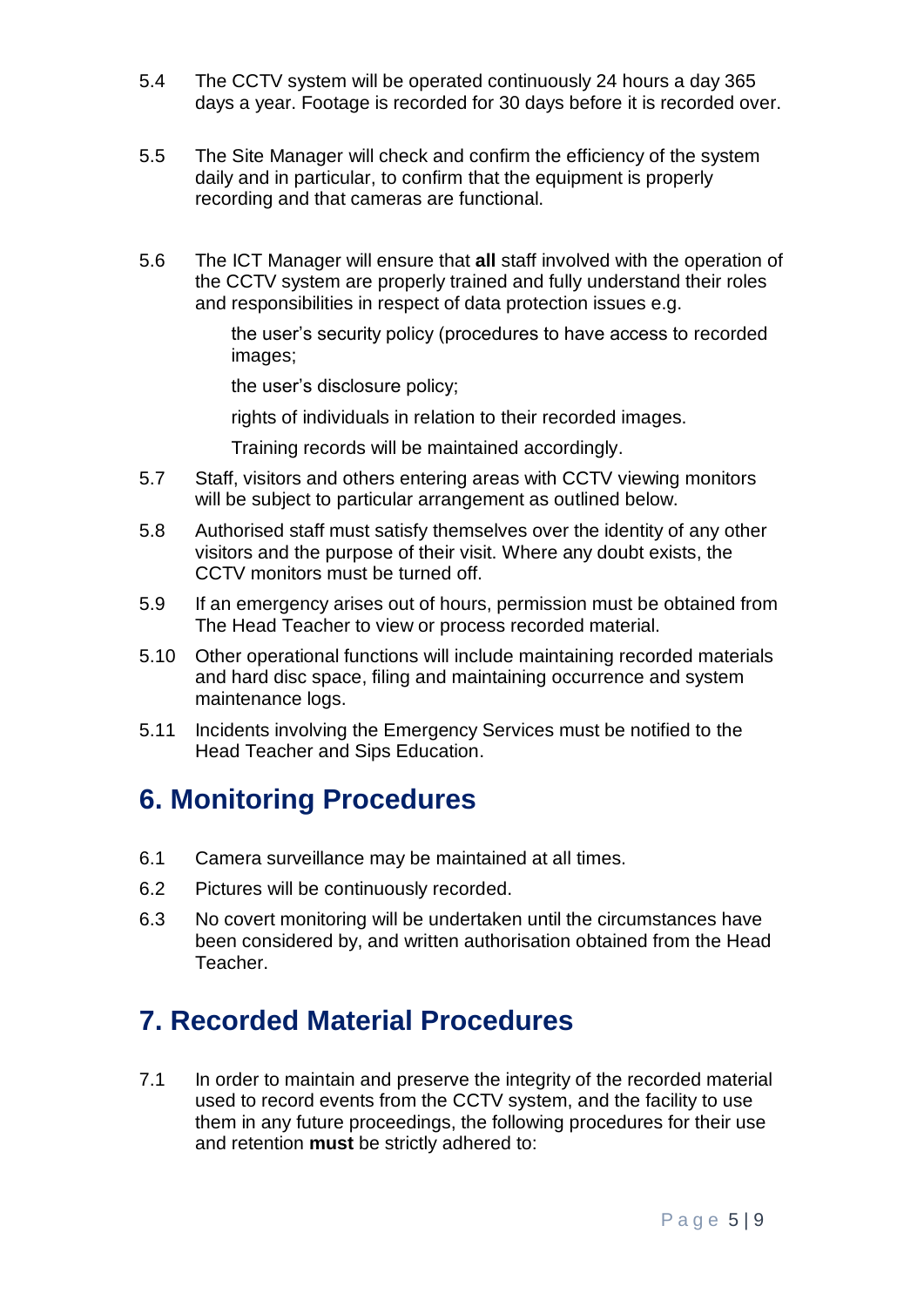- (i) Each item of recorded material must be identified by a unique mark.
- (ii) The system will register the date and time of recorded material insert, including recorded material reference.
- (iii) Any recorded material required for evidential purposes must be sealed, witnessed, signed by the controller, dated and stored in a separate, secure recorded material store. If recorded material is not copied for the Police before it is sealed, a copy may be made at a later date providing that it is then resealed, witnessed, signed by the Controller, dated and returned to the evidence material store.
- (iv) If the recorded material is archived the reference must be noted.
- 7.2 Recorded materials may be viewed by / released to third parties, only in the following prescribed circumstances, and then only to the extent required by law:
	- The police, where any images recorded would assist in a specific criminal inquiry;
	- Prosecution agencies, such as the Crown Prosecution Service (CPS);
	- Relevant legal representatives such as lawyers and barristers;
	- Persons whose images have been recorded and retained, and where disclosure is required by virtue of data protection legislation, or the Freedom of Information Act.
- 7.3 A record will be maintained of the release of recorded materials to the Police or other authorised applicants. A register, maintained by the Controller will be made available for this purpose.
- 7.4 Viewing of recorded materials by the Police must be recorded in writing and in a log book.
- 7.5 Should recorded material be required as evidence, a copy may be

released to the Police under the procedures described in paragraph 8.1(iii). Recorded materials will only be released to the Police on the clear understanding that the recorded material remains the property of the School, and both the recorded material and information contained on it are to be treated in accordance with this document.

7.6 The school retains the right to refuse permission for the Police to pass to any other person the recorded material or any part of the information contained thereon. On occasions when a Court requires the release of an original recorded material this will be produced from the secure recorded material store, complete in its sealed bag.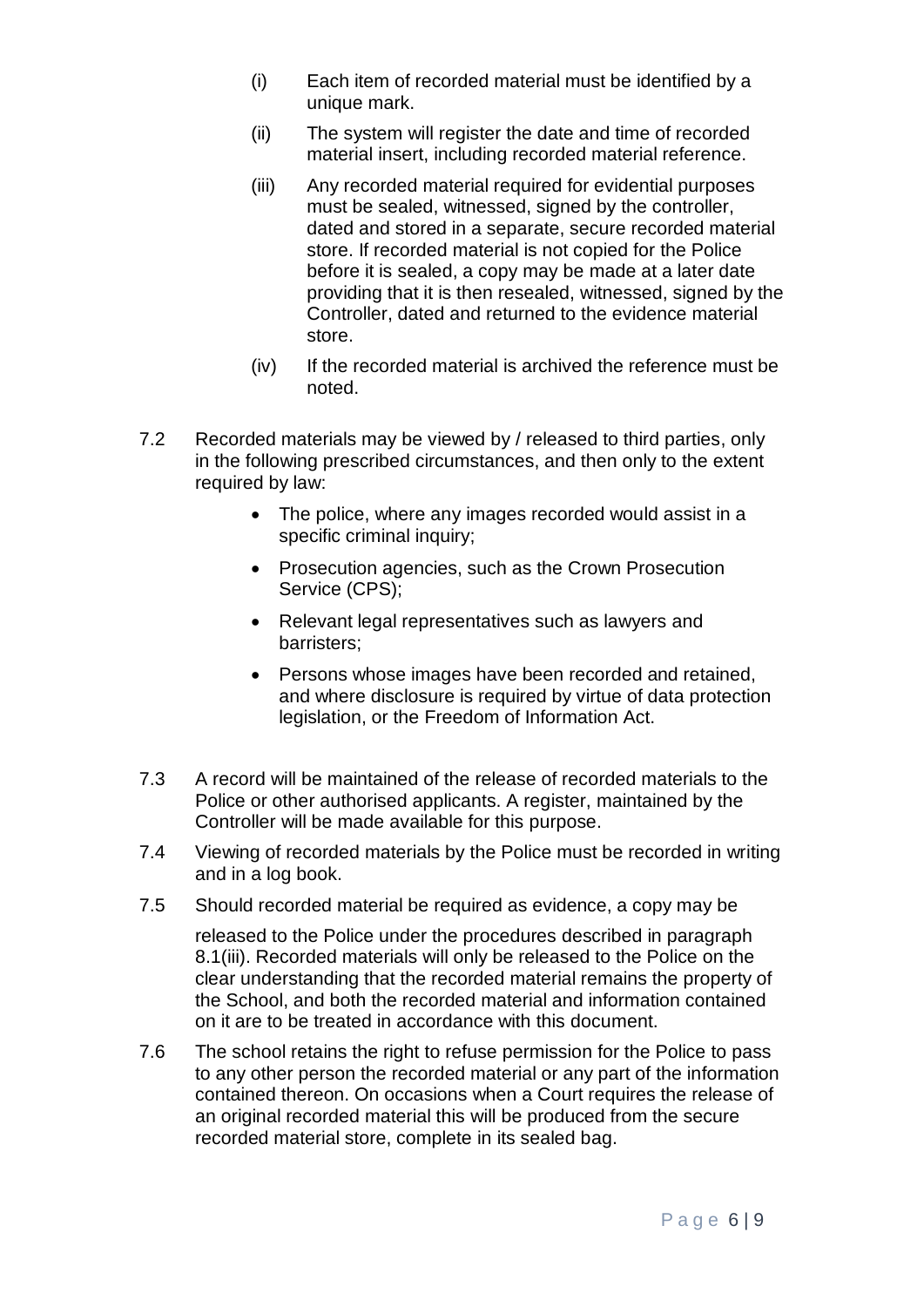7.7 Requests for access or disclosure will be recorded and the Head Teacher will make the final decision as to whether the recorded images may be released to persons other than the police.

# **8. Record Keeping / Incident Logs**

8.1 The School will maintain adequate and comprehensive records relating to the Management of the system and incidents. Model documents from the installers/providers of CCTV system may be utilised for this purpose.

### **9. Retention of Data**

- 9.1 There are no specific guidelines about the length of time data images should be retained. Consequently, the period of retention will be determined locally, will be documented and understood by those operating the system and will be for the minimum period necessary to meet the objectives of the CCTV scheme. A period of 30 days is considered adequate unless determined otherwise (see 10.2 below)
- 9.2 Where CCTV data is required to assist in the prosecution of a criminal offence, data will need to be retained until collected by the Police.
- 9.3 Measures to permanently delete data should be clearly understood by persons that operate the system.
- 9.4 Systematic checks should be carried out to ensure the deletion regime is strictly followed. This will be undertaken by the Site Manager.

### **10. Breaches of the Policy (including breaches of security)**

Any breach of the Policy by School staff will be initially investigated by the Site Manager and the Head Teacher to determine disciplinary action, if necessary, and to make recommendations on how to remedy the breach. The school will inform our Data Protection Officer in line with Moat Farm Junior School's Data Breach guidelines.

# **11. Assessment of the CCTV System**

An annual assessment will be undertaken by the Site Manager and IT Department to evaluate the effectiveness of the CCTV system. All assessments and work taken will be logged on a CCTV Assessment Form and saved in the GDPR –CCTV folder in date order.

The outcome of the assessment will be reported to a meeting of the School Governors who will determine if the system is achieving the objectives of the scheme, or if the system requires modification.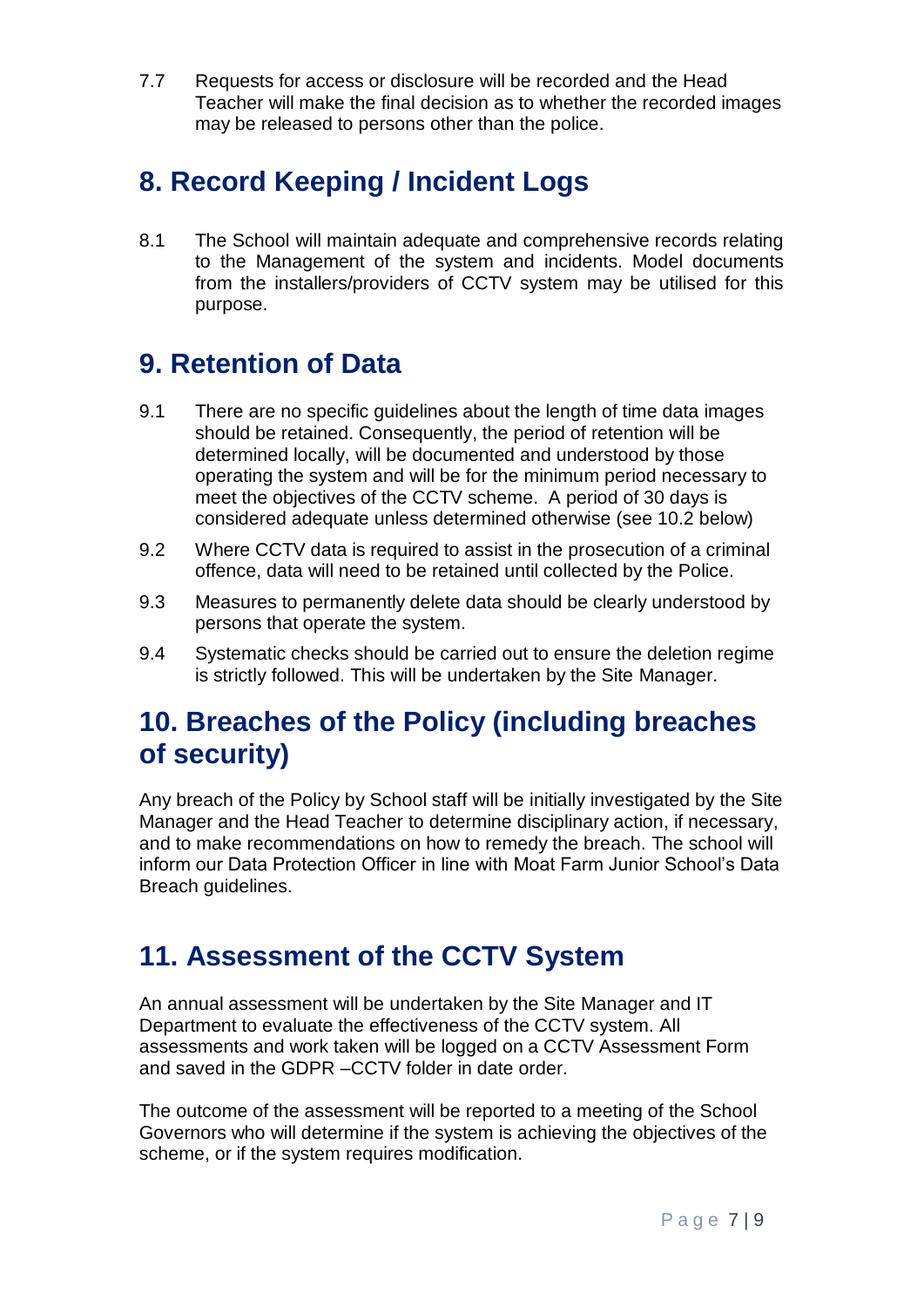# **12. Complaints**

Any complaints about the school's CCTV system should firstly be made, in writing, to The Head Teacher. Complaints will be investigated in accordance with section 11 of this document.

#### **13. Access by the Data Subject**

- 13.1 The General Data Protection Regulation provides Data Subjects (individuals to whom "personal data" relate) with a right to data held about themselves, including those obtained by CCTV.
- 13.2 Individuals have the right to submit a subject access request in order to gain access to their personal data.
- 13.3 If the individual is not the focus of the footage i.e. they have not been singled out or had their movements tracked then the images are not classed as 'personal data' and the individual is not entitled to the image under the provisions of Subject Access Requests.
- 13.4 In such instances, the school will verify the identity of the individual making the request before any information is supplied.
- 13.5 All requests will be responded to without delay, and at the most within one month.
- 13.6 Requests for access or disclosure will be recorded and the Head Teacher will make a final decision as to whether recorded images may be released to persons other than the police.
- 13.7 Further guidance can be found in the schools procedure for responding to Subject Access Requests.

### **14. Further Information**

Information in respect of data protection issues may be obtained from the Schools Data Protection Officer SIPS Education 0121 296 3000.

The Information Commissioners website [www.ico.gov.uk](http://www.ico.gov.uk/) will contain the most up to date information and should be consulted on a regular basis to ensure all elements of this policy continue to reflect current guidance.

Document produced

 $4<sup>th</sup>$  June 2018